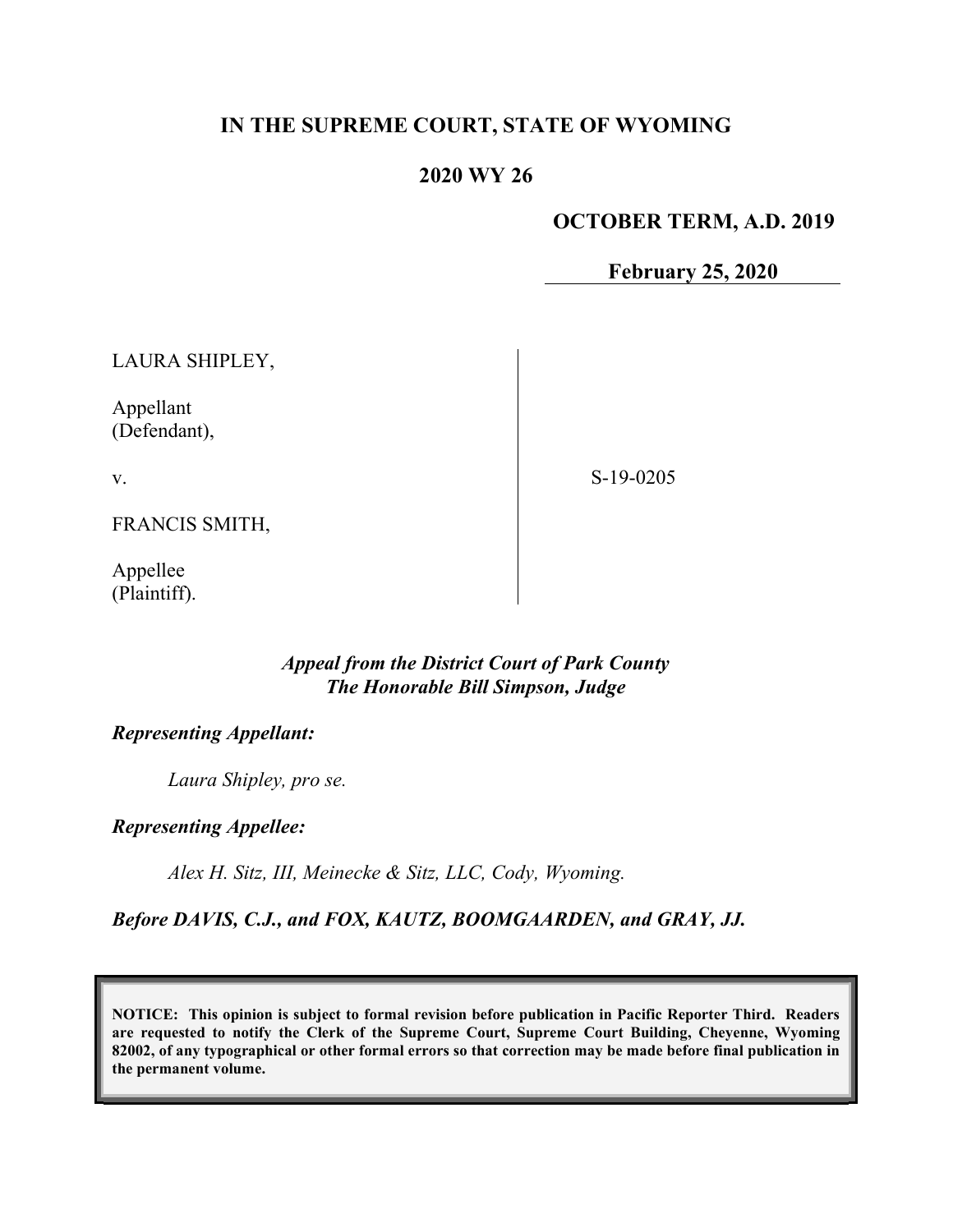## FOX, Justice.

[¶1] Laura Shipley (Mother) and Francis Smith (Father) are parents of a child, BS, who is the subject of the order establishing paternity, custody, visitation, and child support that Mother now appeals. She contends that the district court abused its discretion in certain aspects of its child support apportionment. Finding no abuse of discretion, we affirm.

### ISSUES

[¶2] Mother raises five issues that we consolidate and rephrase:

1. Did the district court abuse its discretion by failing to order retroactive child support?

2. Did the district court abuse its discretion by using Father's current income in the support calculation when he had previously earned more in a different line of work?

3. Did the district court abuse its discretion in its allocation of responsibility for medical insurance coverage for BS?

# **FACTS**

[¶3] Mother and Father are the parents of BS, born in July 2015. Father's involvement in BS's life was minimal until 2018, when Father petitioned the district court to establish paternity, custody, visitation, and child support. The parties agreed that a relationship and visitation with Father was in BS's best interest.

[¶4] Following a one-day bench trial, the district court ordered visitation and established child support. The visitation order graduated over a period of six months, resulting in BS spending every other weekend with Father from 10:00 a.m. on Friday until 9:00 a.m. on Sunday, along with holiday visitation. The district court also calculated Father's monthly support obligation at \$316.89 per month. Father has a second child living at home, and the district court recognized the availability of a downward deviation from the presumptive amount for that reason. Rather than deviating from the presumptive amount, however, the district court declined to order retroactive child support. The district court also determined that Mother would carry BS on her medical insurance but if she is unable to cover the child at a reasonable cost, Father would assume the responsibility. Finally, the district court ordered that the parents share equally all out-of-pocket medical costs. Taking issue with many aspects of the order, Mother timely appealed.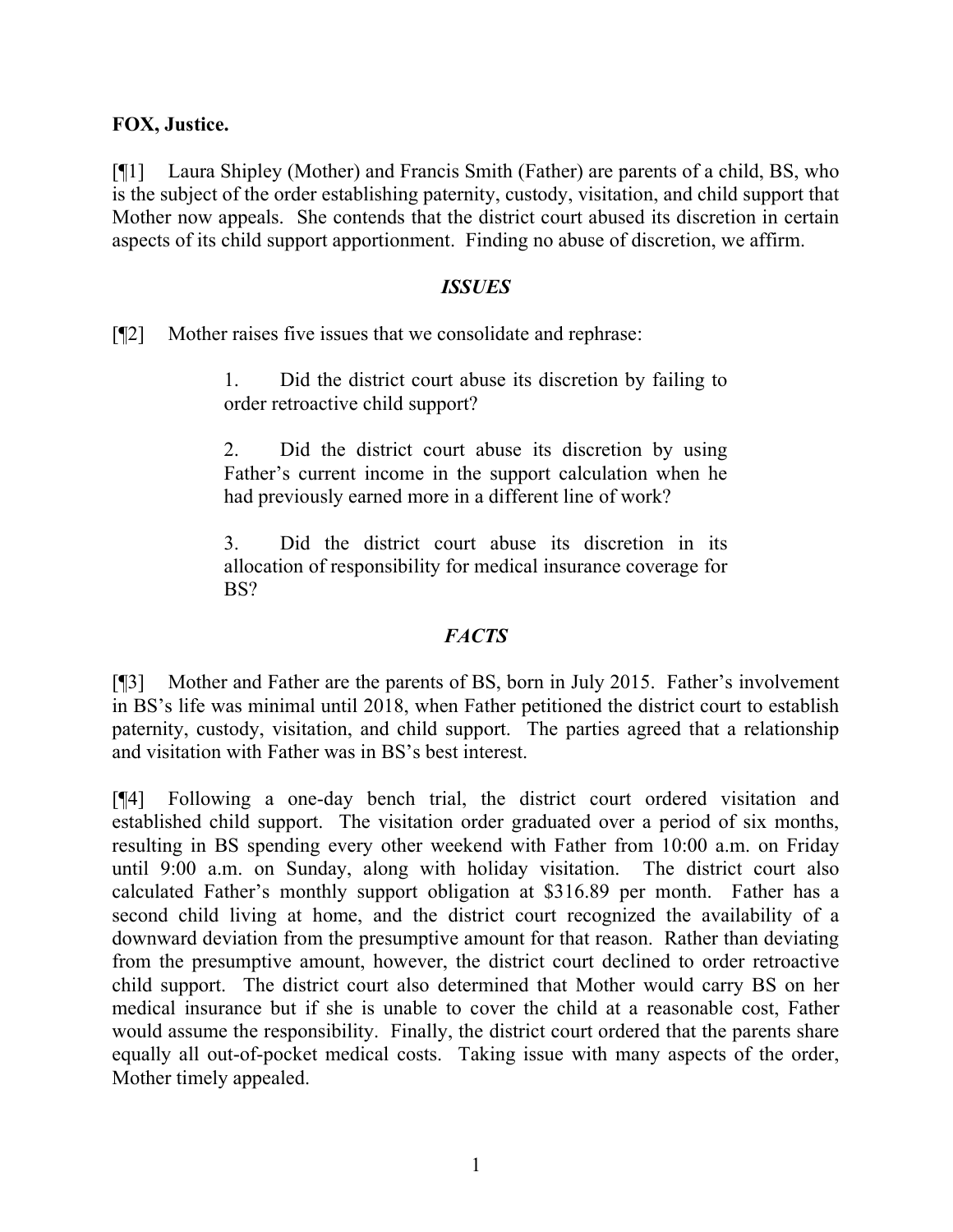#### STANDARD OF REVIEW

[¶5] This Court will not overturn a district court's child support determination, including a downward deviation from the presumptive amount, "absent a procedural error or a clear abuse of discretion. In determining whether the district court has abused its discretion, we must decide whether it could reasonably conclude as it did." *Martin v.* Hart, 2018 WY 123, ¶ 28, 429 P.3d 56, 65 (Wyo. 2018) (quoting Keck v. Jordan, 2008 WY 38, ¶ 6, 180 P.3d 889, 891 (Wyo. 2008)); see also Windham v. Windham, 2015 WY 61, ¶ 12, 348 P.3d 836, 840 (Wyo. 2015); Dellit v. Tracy, 2015 WY 153, ¶ 9, 362 P.3d 353, 355 (Wyo. 2015).

#### **DISCUSSION**

## I. The district court did not abuse its discretion in failing to make the support obligation retroactive

[¶6] We have addressed the retroactivity of support obligations, stating:

[T]he duty of a natural father to support his child begins at [his child's] birth.

. . .

From our review of relevant statutory provisions, we conclude that a district court possesses the authority to issue support orders retroactive to the date of a child's birth in paternity/support actions. . . . The guiding principles in each instance are to promote the welfare of the child and to serve the ends of justice. We are persuaded that neither principle is generally served by failing to acknowledge a father's duty to support his child from the date of birth. Consequently, retroactive child support orders should be the rule, rather than the exception.

In re Paternity of JWH, 2011 WY 66, ¶ 28, 252 P.3d 942, 950 (Wyo. 2011) (citing Ellison v. Walter, 834 P.2d 680, 683-85 (Wyo. 1992)); see also Thomas v. Thomas, 983 P.2d 717, 721 (Wyo. 1999). Though we start with the presumption that retroactive support is the rule, we have upheld the decision to deny retroactive application of support obligations where the district court makes a specific and rational finding. JWH, 2011 WY 66,  $\parallel$  30, 252 P.3d at 951. Here, the district court held:

> The court considers that a downward deviation is allowed in the court['s] discretion due to the other minor child in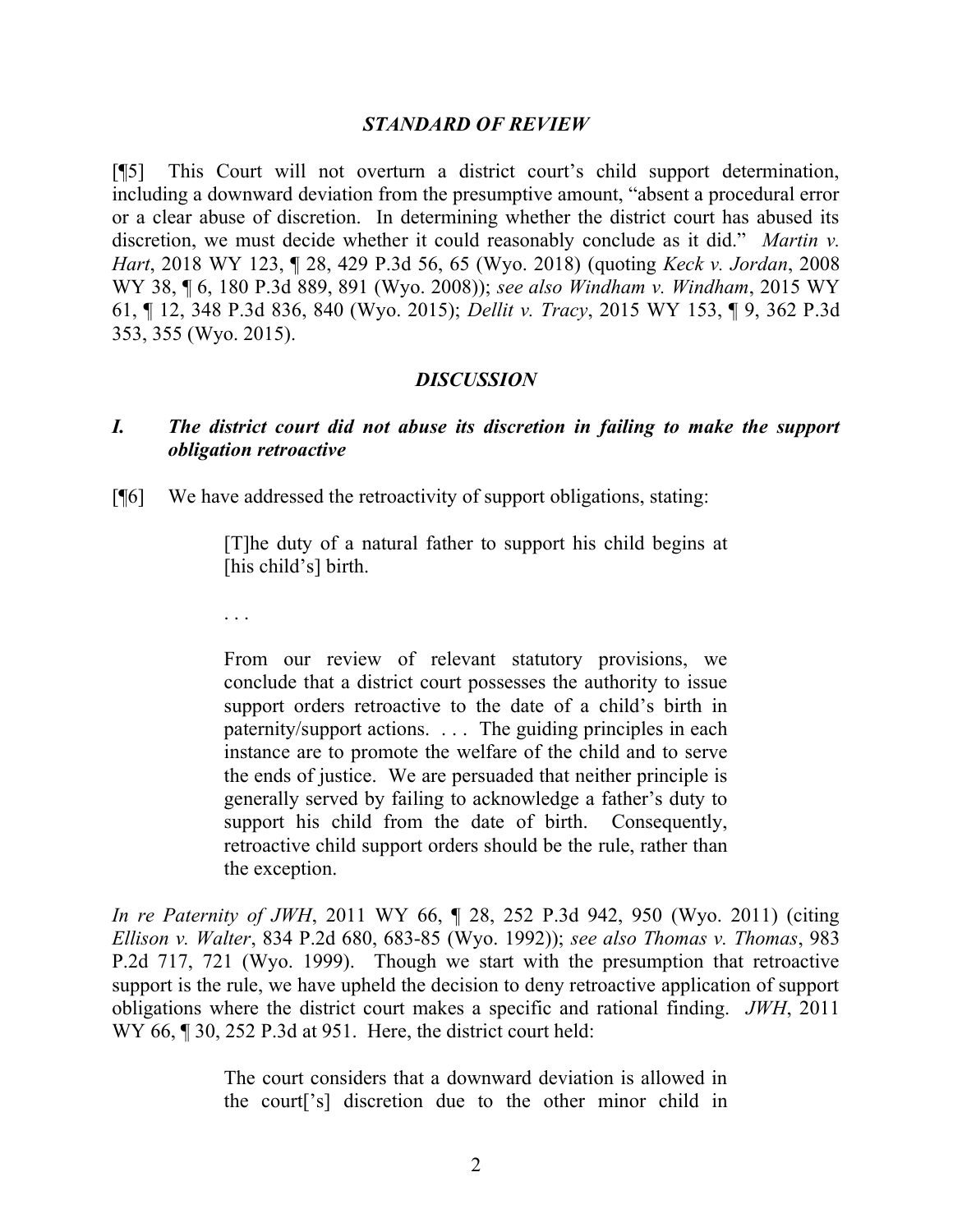Plaintiff Father's home; however, the court declines to deviate finding that Father has not previously paid support. . . . In the present action, the child is three (3) years old, and has been in the sole physical and legal custody of Defendant Mother for the entirety of his life. Plaintiff Father has not been court ordered to pay support until this decision. The court has the ability to order arrearages, but declines to do so finding a compromise in not deviating from the presumptive support obligation.

[¶7] The Wyoming legislature created a comprehensive scheme for child support. Wyo. Stat. Ann. §§ 20-2-301 through 20-2-316. Part of that scheme allows the district court to "deviate from the presumptive child support . . . upon a specific finding that the application of the presumptive child support would be unjust or inappropriate in that particular case." Wyo. Stat. Ann. § 20-2-307(b) (LexisNexis 2019). One of the factors listed for courts to consider when determining whether to deviate from the presumptive amount is "[t]he responsibility of either parent for the support of other children, whether court ordered or otherwise." Wyo. Stat. Ann. § 20-2-307(b)(iv). Here, Father has a second child for whom he is responsible.

[¶8] In crafting its decision on child support, the district court clearly identified the presumptive support obligation. The district court also recognized that it could order a downward deviation because Father supports another child, and that it could order retroactive support because Father had not paid anything towards BS's support since the child's birth. Finally, the district court concluded that it would compromise and order neither retroactive support, nor a downward deviation. The record demonstrates that the district court considered all the evidence and made a specific and rational finding regarding the retroactivity of child support. Under these circumstances, we cannot conclude that the district court abused its discretion in failing to order retroactive support.

# II. The district court did not abuse its discretion by declining to impute Father's income at the amount he earned in a previous position

[¶9] Mother argues the district court erred by not finding Father voluntarily underemployed and imputing his previous income, which was significantly higher. Father suggests that Mother did not raise this issue below and, thus, requests we not consider it. We disagree. A review of the record indicates that Mother attempted to raise this issue below, though inexpertly, and Father responded. We will therefore consider her argument.

[¶10] The child support statutory scheme addresses imputed income in the case of an unemployed or underemployed parent. Wyo. Stat. Ann. § 20-2-307(b)(xi). If the district court finds that the parent is voluntarily underemployed or unemployed, the court's child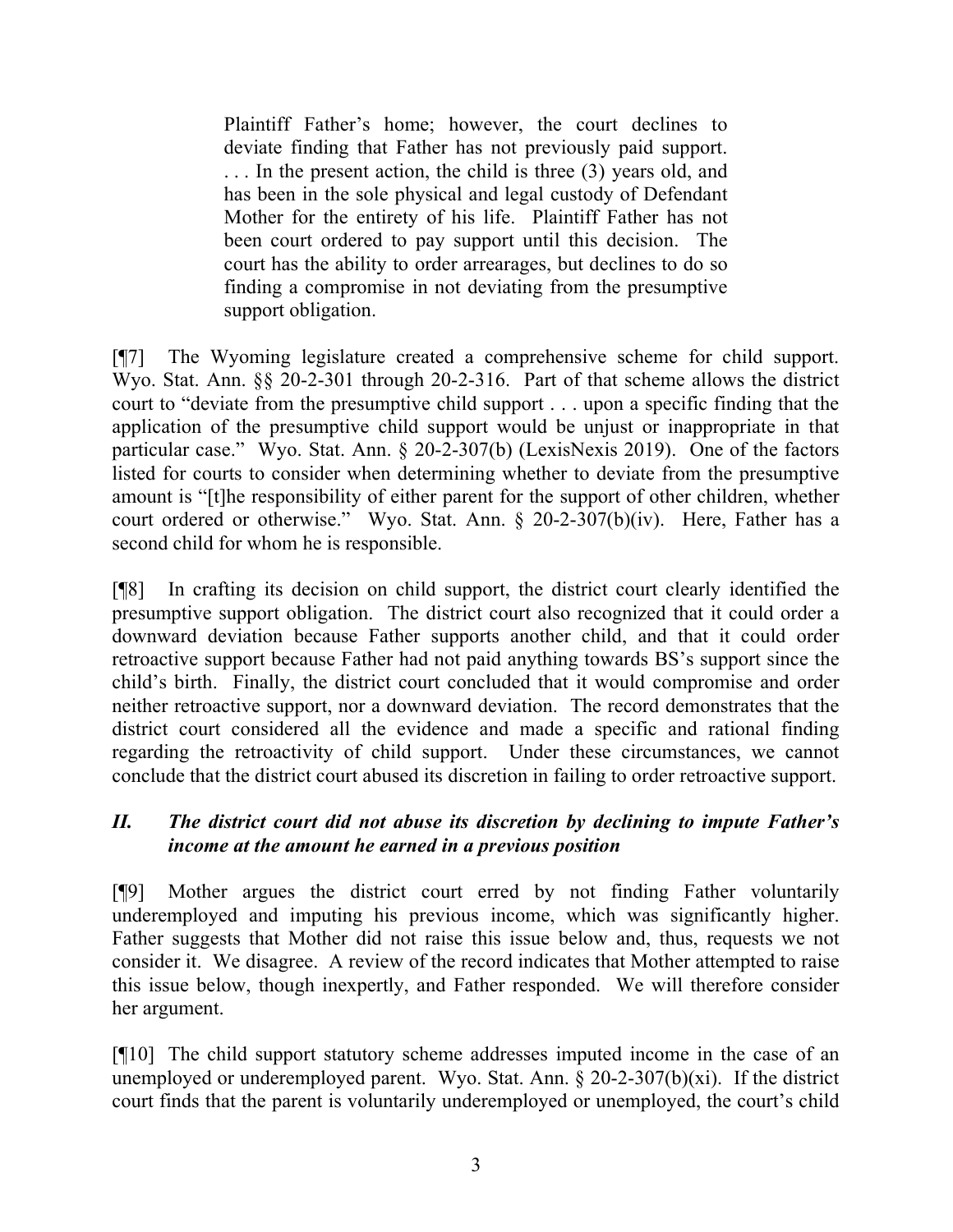support determination is based on the imputed income. Id. In this case, Mother's attorney questioned Father about his prior employment and the amount he made at his prior job. On redirect, Father's attorney questioned him about his reasons for the career change and the attendant drop in salary. Father testified he changed careers to learn the family business so he could take it over when his mother retires, and so he could bring his daughter to work every day instead of sending her to day care. Father's attorney also questioned Father about the information included on his Confidential Financial Affidavit and clarified that it noted both the previous, higher-paying position and the current position and salary.

[¶11] Mother cites *Durham v. Durham* to support her argument that the court should have imputed Father's previous salary for its child support calculation. 2003 WY 95, 74 P.3d 1230 (Wyo. 2003). In Durham, the district court imputed the mother's income at \$35,000 per year. Id. at  $\parallel$  5, 74 P.3d at 1233. We reversed because the record did not support the district court's decision. *Id.* at  $\P$  12-13, 74 P.3d at 1234. There, though the record reflected mother's employment history and education, it did not include any evidence regarding the availability of employment or the prevailing wages in Gillette. *Id*. We concluded that, while the record supported that mother had a business degree and had previously earned \$35,000 per year in Virginia, there was nothing in the record to support the conclusion that she could earn the same amount in Gillette. Id.

[¶12] Here, in contrast, the record supports the district court's decision not to impute to Father his prior, higher income. The district court heard evidence from Mother and Father about his change in employment and the attendant decrease in salary. Father provided a Confidential Financial Affidavit that included both his previous employment and salary, and his current employment and salary. Further, Father explained his reasons for taking a lower paying job: learning the family business so he could take it over, spending time with his daughter, and watching his daughter rather than sending her to day care.

[¶13] The district court calculated Father's support obligation based on his current employment, without explaining its rationale. Where, as here, evidence supports the district court's decision, the "failure to explicitly comment on a statutory factor in the district court's opinion letter or order does not necessarily indicate that the court failed to consider that factor." Paden v. Paden, 2017 WY 118, ¶ 12, 403 P.3d 135, 140 (Wyo. 2017) (quoting Hayzlett v. Hayzlett, 2007 WY 147, ¶ 10, 167 P.3d 639, 642 (Wyo. 2007)). Nothing in the district court's order or our review of the record indicates that it was unreasonable for the district court to decline to find Father voluntarily underemployed. Accordingly, we conclude the district court did not abuse its discretion in establishing child support based on Father's current salary and not imputing to him his previous, higher salary.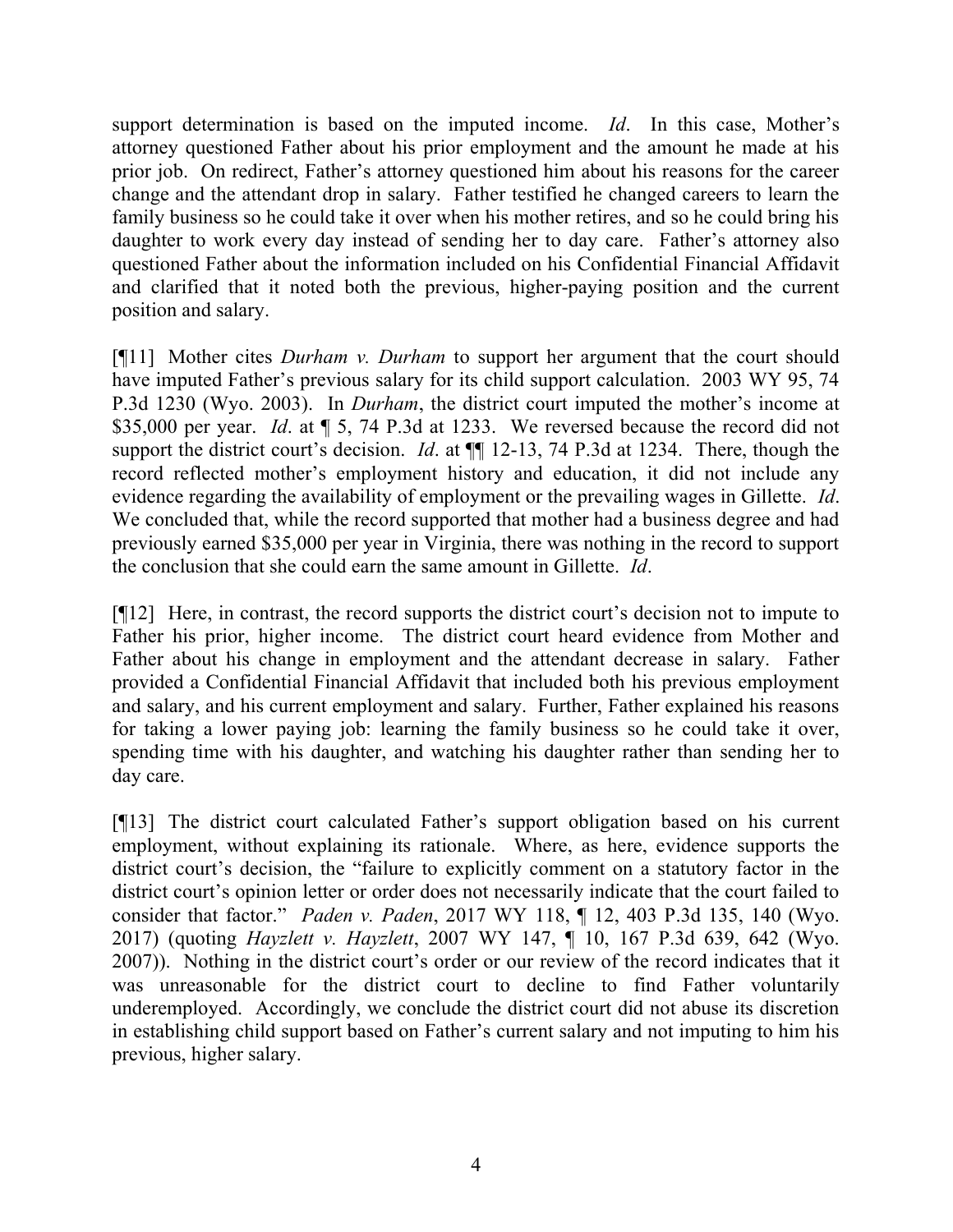# III. Allocation of responsibility for BS's medical insurance and medical costs does not appear in the record below

[¶14] Mother raises several arguments regarding BS's medical insurance that are not ripe for review. Mother asserts that she changed jobs after the district court's decision letter and her new employment does not provide medical insurance. She asserts Father refused to cover BS on his insurance in violation of the district court's order. In response, Father argues that Mother did not raise this issue below and is thus prevented from raising it on appeal. We do not address issues raised for the first time on appeal unless they are "so fundamental they must be considered, or if they concern matters of jurisdiction." Womack v. Swan, 2018 WY 27, ¶ 11, 413 P.3d 127, 133 (Wyo. 2018). The district court did not have the opportunity to address this issue prior to this appeal, and it is not of such a fundamental nature that we must consider it for the first time on appeal. Thus, we decline to consider Mother's argument that Father should cover BS on his medical insurance. $<sup>1</sup>$ </sup>

[¶15] Mother also argues that Father should be responsible for fifty percent of all uncovered medical costs from the date of the petition. As with the insurance coverage, Mother appears to raise this issue for the first time on appeal. Mother provided this Court with a partial transcript of the trial and there is nothing within that portion to indicate that uncovered medical bills were raised below. We therefore decline to address the issue.

[¶16] Father requests that this Court find no reasonable cause for Mother's appeal and award attorney's fees and damages pursuant to Wyoming Rule of Appellate Procedure 10.05(b). Such "sanctions are generally not available for challenges to discretionary rulings, unless 'an appeal lacks cogent argument, there is an absence of pertinent legal authority to support the issues, or there is a failure to adequately cite to the record.'" Deede v. Deede, 2018 WY 92, ¶ 10, 423 P.3d 940, 943 (Wyo. 2018) (quoting Carbaugh v. Nichols, 2014 WY 2, ¶ 23, 315 P.3d 1175, 1180 (Wyo. 2014)). Mother appears pro se in this appeal and is thus entitled to "some leniency from the stringent standards applied to formal pleadings drafted by attorneys." Byrnes v. Harper, 2019 WY 20, ¶ 3, 435 P.3d 364, 366 (Wyo. 2019) (quoting Young v. State, 2002 WY 68, ¶ 9, 46 P.3d 295, 297 (Wyo. 2002)). Mother's brief largely complied with our rules, presented cogent legal argument with references to pertinent case law, and cited to the record. We therefore decline to certify that there was no cause for appeal and do not award Father attorney's fees and damages under W.R.A.P. 10.05(b).

<sup>&</sup>lt;sup>1</sup> Though not in the record before this Court, Father asserts, and Mother agrees, that the district court considered this issue and entered an order addressing insurance coverage on November 20, 2019. Thus, it is likely the issue is moot.